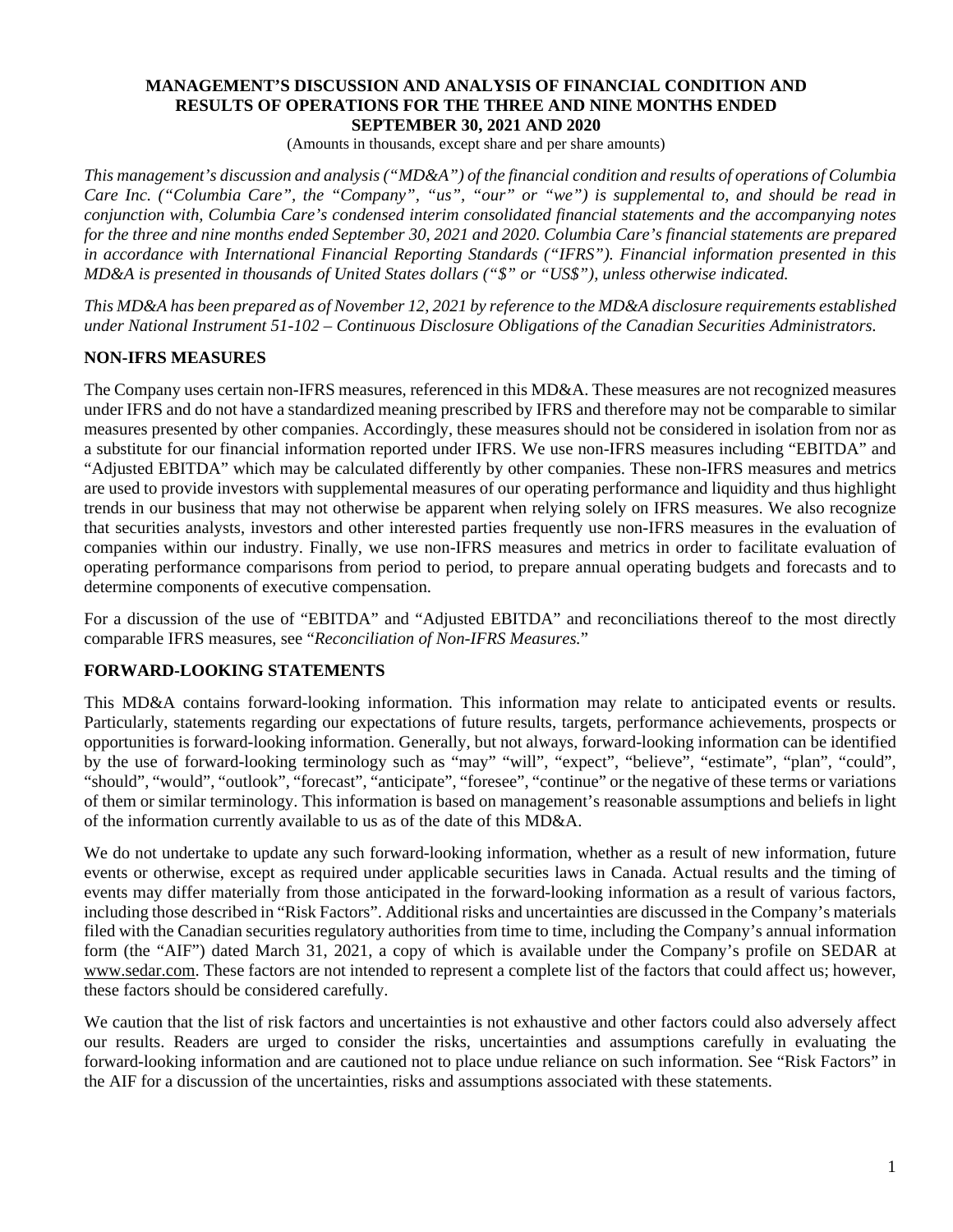The purpose of the forward-looking statements is to provide the reader with a description of management's current expectations regarding the Company's financial performance and they may not be appropriate for other purposes. To the extent any forward-looking information in this MD&A constitutes future-oriented financial information or financial outlook, within the meaning of applicable securities laws, such information is being provided to demonstrate the potential of the Company and readers are cautioned that this information may not be appropriate for any other purpose.

# **OVERVIEW OF COLUMBIA CARE**

The Company's common shares (the "Common Shares") are listed on the NEO Exchange Inc. (formerly, Aequitas NEO Exchange Inc.) ("NEO Exchange") under the symbol "CCHW", on the Canadian Securities Exchange under the symbol "CCHW", on the OTCQX Best Market under the symbol "CCHWF" and on the Frankfurt Stock Exchange under the symbol "3LP". The Company's principal business activity is the production and sale of cannabis as regulated by the regulatory bodies and authorities of the jurisdictions in which we operate.

Columbia Care operates primarily through the following companies: Columbia Care Inc., Columbia Care LLC, Columbia Care – Arizona, Tempe, L.L.C., Salubrious Wellness Clinic, Inc., Columbia Care – Arizona, Prescott, L.L.C., 203 Organix, LLC, Focused Health LLC, Mission Bay, LLC, PHC Facilities Inc., Resource Referral Services, Inc., The Wellness Earth Energy Dispensary Inc., Access Bryant SPC, The Healing Center of San Diego, Inc., The Green Solution LLC, Rocky Mountain Tillage, LLC, Infuzionz, LLC, Columbia Care Delaware, LLC, Columbia Care DE Management LLC, Columbia Care Florida LLC, Curative Health LLC, Curative Health Cultivation LLC, Columbia Care MD LLC, Patriot Care Corp., Columbia Care MO LLC, Columbia Care New Jersey LLC, Columbia Care NY LLC, Columbia Care Industrial Hemp LLC, Columbia Care OH LLC, Columbia Care Pennsylvania LLC, CCUT Pharmacy LLC, Columbia Care UT LLC, Columbia Care Eastern Virginia LLC, Oveom LLC, Columbia Care DC LLC, VentureForth, LLC, Columbia Care Puerto Rico LLC, Columbia Care WV LLC, Beacon Holdings, LLC, TGS Colorado Management, LLC, TGS Global, LLC, 420 On the Block, LLC, High Rise Media, LLC, CannAscend Alternative, LLC, CannAscend Alternative Logan, LLC, Corsa Verde, LLC, Wellness Institute of Maryland, Sugarloaf Enterprises, LLC, Green Leaf Management, LLC, SKD, LLC, Green Leaf Medicals, LLC (PA), Green Leaf Medical, LLC (MD), Green Leaf Medical of Virginia, LLC, Green Leaf Medical of Ohio III LLC, Green Leaf Medical of Ohio II LLC, Columbia Care International Holdco LLC, Columbia Care UK Limited, and Columbia Care Deutschland GmbH.

We strive to be the premier provider of cannabis-related products in each of the markets in which we operate. Our mission is to improve lives by providing cannabis-based health and wellness solutions through community partnerships, research, education and the responsible use of our products as a natural means to improve the quality of life of our patients and customers.

# **HOW WE ASSESS OUR BUSINESS**

We utilize several metrics to measure and track the performance and progress of our business. We refer to certain key performance indicators used by us and generally used by our competitors in the global cannabis industry. Some of the metrics used by us are not defined under IFRS. See *Reconciliation of Non-IFRS Measures*.

### *Revenue*

In accordance with IFRS 15, revenue is recognized at a point in time when a customer obtains control of promised goods or services. The amount of revenue reflects the consideration to which Columbia Care expects to be entitled to receive in exchange for these goods or services. Columbia Care applies the following five-step analysis to determine whether, how much and when revenue is recognized: (1) Identify the contract with the customer; (2) Identify the performance obligation in the contract; (3) Determine the transaction price; (4) Allocate the transaction price to the performance obligation in the contract; and (5) Recognize revenue when or as Columbia Care satisfies a performance obligation.

### *Gross Profit before Fair Value Adjustments to Biological Assets and Inventory*

Gross profit before fair value adjustments to biological assets and inventory reflects our revenue less our production costs primarily consisting of labor, materials, rent and facilities, supplies, overhead, depreciation expense for production equipment, shipping, packaging, and other expenses required to grow and manufacture cannabis products.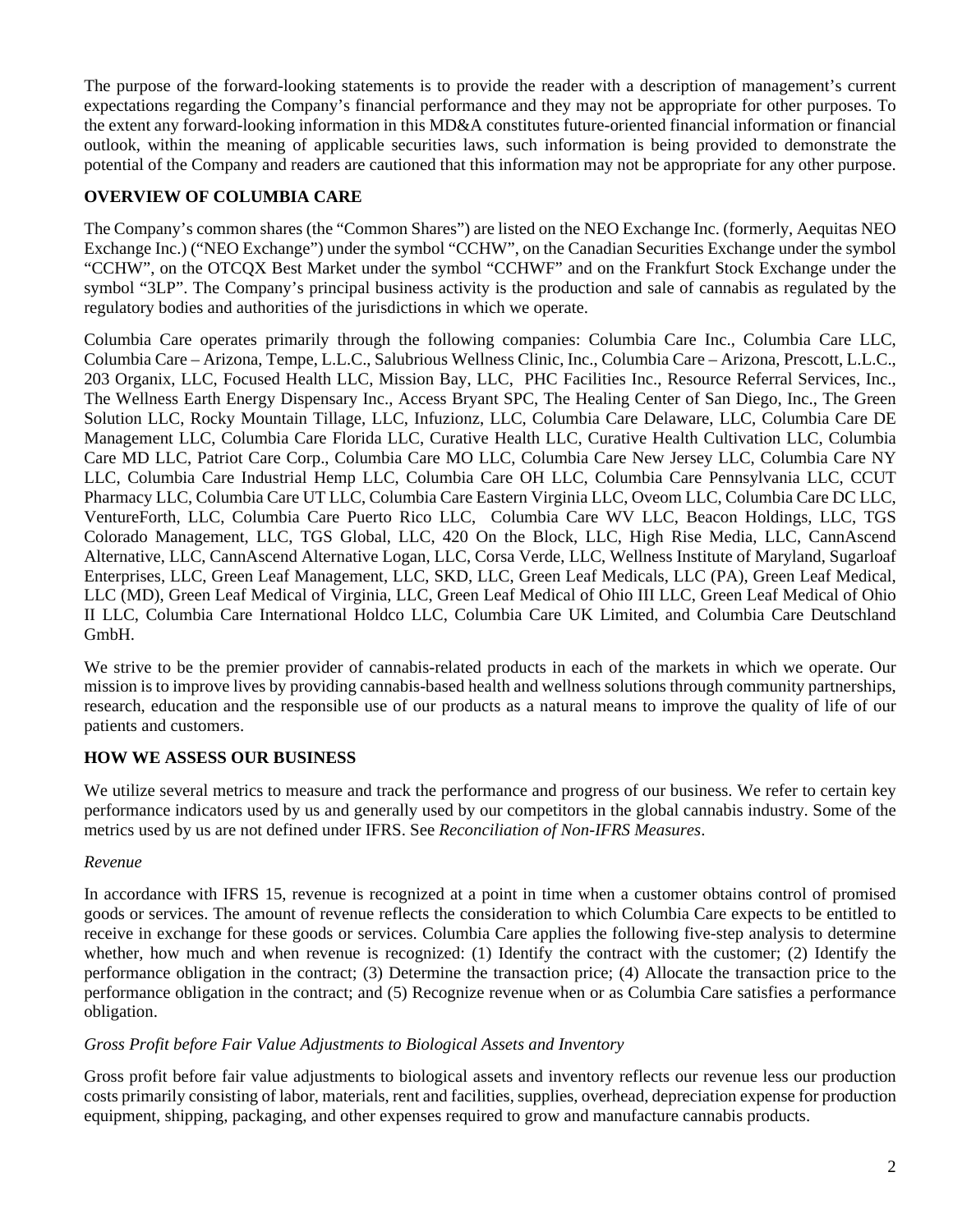# *Gross Profit after Fair Value Adjustments to Biological Assets and Inventory*

Production costs related to the transformation of biological assets to the point of harvest are capitalized and included in the fair value measurement of the biological assets. Once goods are sold, the associated capitalized costs are recognized as production costs in the statement of operations for the period.

Gross profit after fair value adjustments to biological assets and inventory is based on gross profit before fair value adjustments to biological assets and inventory and includes: (i) fair value adjustments to our biological assets, consisting of cannabis plants measured at fair value less cost to sell up to the point of harvest and (ii) fair value adjustments relieved from inventory when sold. Harvested cannabis is transferred from biological assets at their fair value less cost to sell at harvest, which becomes the deemed cost for inventory which, upon sale, the fair value cost adjustment portion is expensed to finished harvest inventory sold.

As discussed in the notes to our financial statements, there is no active market for unharvested plants in certain states, and determination of the fair value of the biological assets requires us to make assumptions about how market participants assign fair values to these assets. These assumptions primarily relate to estimating the stage of growth of the cannabis plant, selling and other fulfillment costs, average selling prices and expected yields for the plants. See *Critical Accounting Estimate – Biological Assets*.

## *Operating Expenses*

Operating expenses primarily include share-based compensation, salaries and benefits, professional fees, rent and facilities expenses, depreciation and amortization, advertising and promotion expenses, licenses, fees and taxes, pursuit expenses and other general and administrative expenses.

## *EBITDA*

We believe EBITDA is a useful measure to assess the performance of Columbia Care as it provides meaningful operating results by excluding the effects of expenses that are not reflective of our operating business performance. We define EBITDA as net income (loss) before (i) depreciation and amortization; (ii) income taxes; and (iii) interest expense and debt amortization. See *Reconciliation of Non-IFRS Measures*.

# *Adjusted EBITDA*

We believe Adjusted EBITDA is a useful measure to assess the performance of Columbia Care as it provides more meaningful operating results by excluding the effects of certain expenses that are not reflective of our operating business performance and other one-time or non-recurring expenses. We define Adjusted EBITDA as EBITDA before (i) sharebased compensation expense; (ii) net impact, fair value of biological assets and inventory sold; (iii) fair value mark-up for acquired inventory; (iv) acquisition and other non-core costs associated with our recent acquisitions, litigation expenses and COVID-19 expenses; (v) fair value changes on derivative liabilities; (vi) impairment on disposal group; (vii) loss on conversion of convertible debt; (viii) gain on remeasurement of contingent consideration; (ix) acquisition and settlement of pre-existing relationships; and (x) loss on disposal group. See *Reconciliation of Non-IFRS Measures*.

# **COLUMBIA CARE OBJECTIVES AND FACTORS AFFECTING OUR PERFORMANCE**

As one of the largest fully integrated operators in the global cannabis industry, our strategy to grow our business is comprised of the following key components:

- Expansion and development within and outside our current markets
- Patient-centric, provider-based medical cannabis model to leverage health and wellness focus
- Consistency of proprietary product portfolio, comprised of branded consumer products as well as quality and proprietary medical cannabis products
- Intellectual property and data-driven innovation

Our performance and future success are dependent on several factors. These factors are also subject to inherent risks and challenges, some of which are discussed below.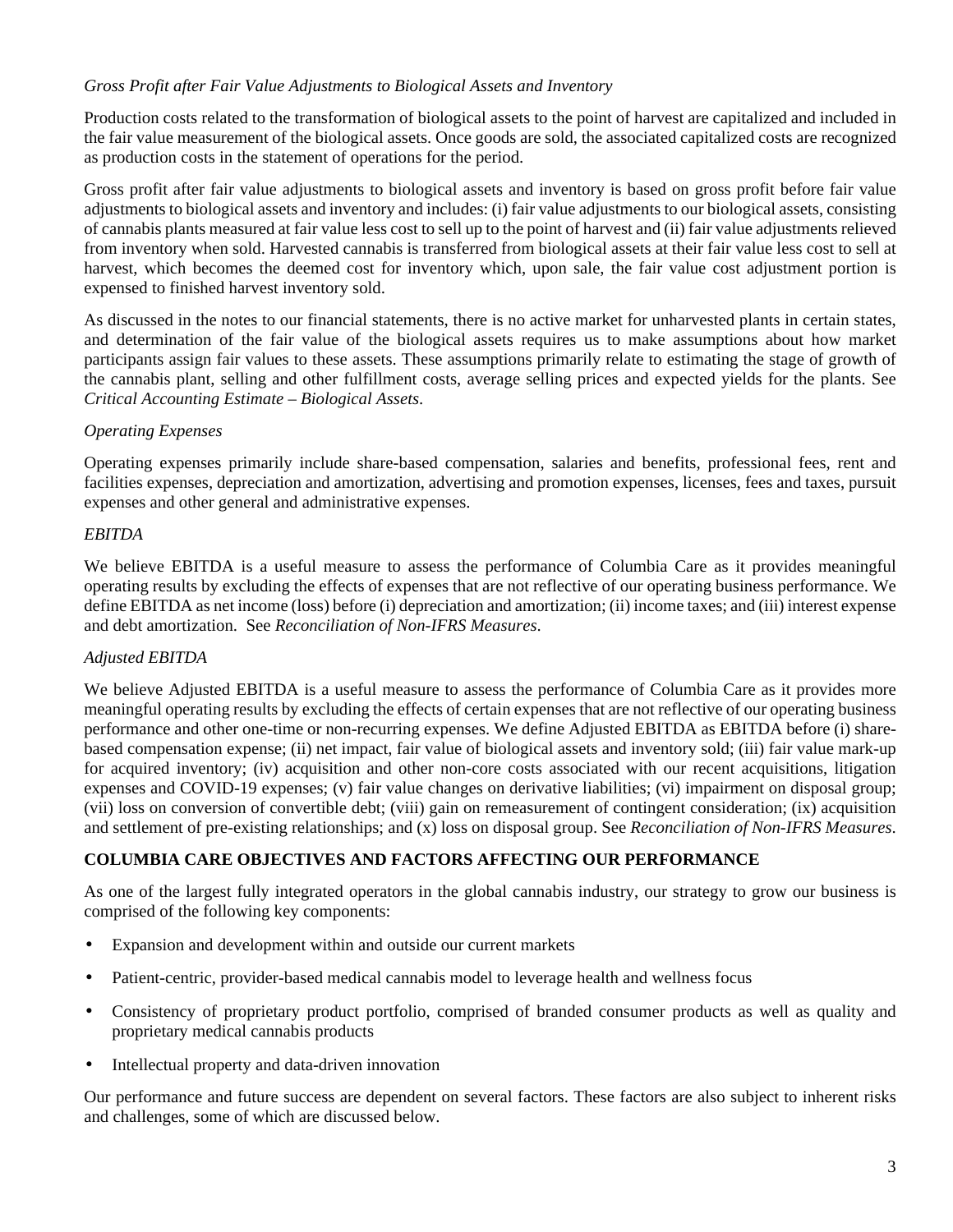# Branding

We have established a national branding strategy across each of the jurisdictions in which we operate. Maintaining and growing our brand appeal domestically and internationally is critical to our continued success.

# Regulation

We are subject to the local and federal laws in the jurisdictions in which we operate. Outside of the United States, our products may be subject to tariffs, treaties and various trade agreements as well as laws affecting the importation of consumer goods. We hold all required licenses for the production and distribution of our products in the jurisdictions in which we operate and continuously monitor changes in laws, regulations, treaties and agreements.

### Product Innovation and Consumer Trends

Our business is subject to changing consumer trends and preferences, which are dependent, in part, on continued consumer interest in new products. The success of new product offerings, depends upon a number of factors, including our ability to (i) accurately anticipate customer needs; (ii) develop new products that meet these needs; (iii) successfully commercialize new products; (iv) price products competitively; (v) produce and deliver products in sufficient volumes and on a timely basis; and (vi) differentiate product offerings from those of competitors.

### Growth Strategies

We have a successful history of growing revenue and we believe we have a strong domestic and international strategy aimed at continuing our history of expansion in both current and new markets. Our future depends, in part, on our ability to implement our growth strategy including (i) product innovations; (ii) penetration of new markets; (iii) growth of wholesale revenue through third party retailers and distributors; (iv) continuous improvement of e-commerce and home delivery distribution capabilities; and (v) expansion of our cultivation and manufacturing capacity. Our ability to implement this growth strategy depends, among other things, on our ability to develop new products that appeal to consumers, maintain and expand brand loyalty, maintain and improve product quality and brand recognition, maintain and improve competitive position in our current markets, and identify and successfully enter and market products in new geographic areas and segments.

# **RECENT DEVELOPMENTS**

Below is a summary of recent developments:

- In March 2020, the World Health Organization declared coronavirus COVID-19 a global pandemic. The outbreak of this contagious disease, along with the related adverse public health developments, have negatively affected workforces, economies, and financial markets on a global scale. The Company incurred lower revenues, and additional expenditures related to COVID-19 during the first half of 2020. During the first half of 2020, the Company's operations in Massachusetts were affected by a temporary shutdown of adult-use operations and in Illinois and California by rules related to social distancing and limiting the Company's retail operations to curbside pick-up. The Company's operating results, with the exception of our California market, were not materially impacted during the first nine months of 2021. Currently, the Company is closely monitoring the impact of the pandemic on all aspects of its business, and it is not possible for the Company to predict the duration or magnitude of the adverse results of the outbreak and its effects on the Company's business or results of operations.
- In April 2021, we acquired a 34-acre cultivation site in eastern Long Island, New York for consideration comprised of a cash payment of \$15,687 and the issuance of 2,545,857 Common Shares. We intend to purchase additional assets at the same location in the last quarter of 2021 for an additional purchase consideration of approximately \$12,500.
- In July 2021, we completed the acquisition of CannAscend Alternative LLC and CannAscend Alternative Logan LLC, owner and operator of four dispensaries across Ohio, pursuant to the Membership Interest Purchase option signed on October 25, 2018. All four dispensaries were issued certificates of operation under Ohio's Medical Marijuana Control Program in the last quarter of 2019. The total transaction price was paid from the funds held in the escrow which did not affect the Company's cash outflow in the third quarter of 2021.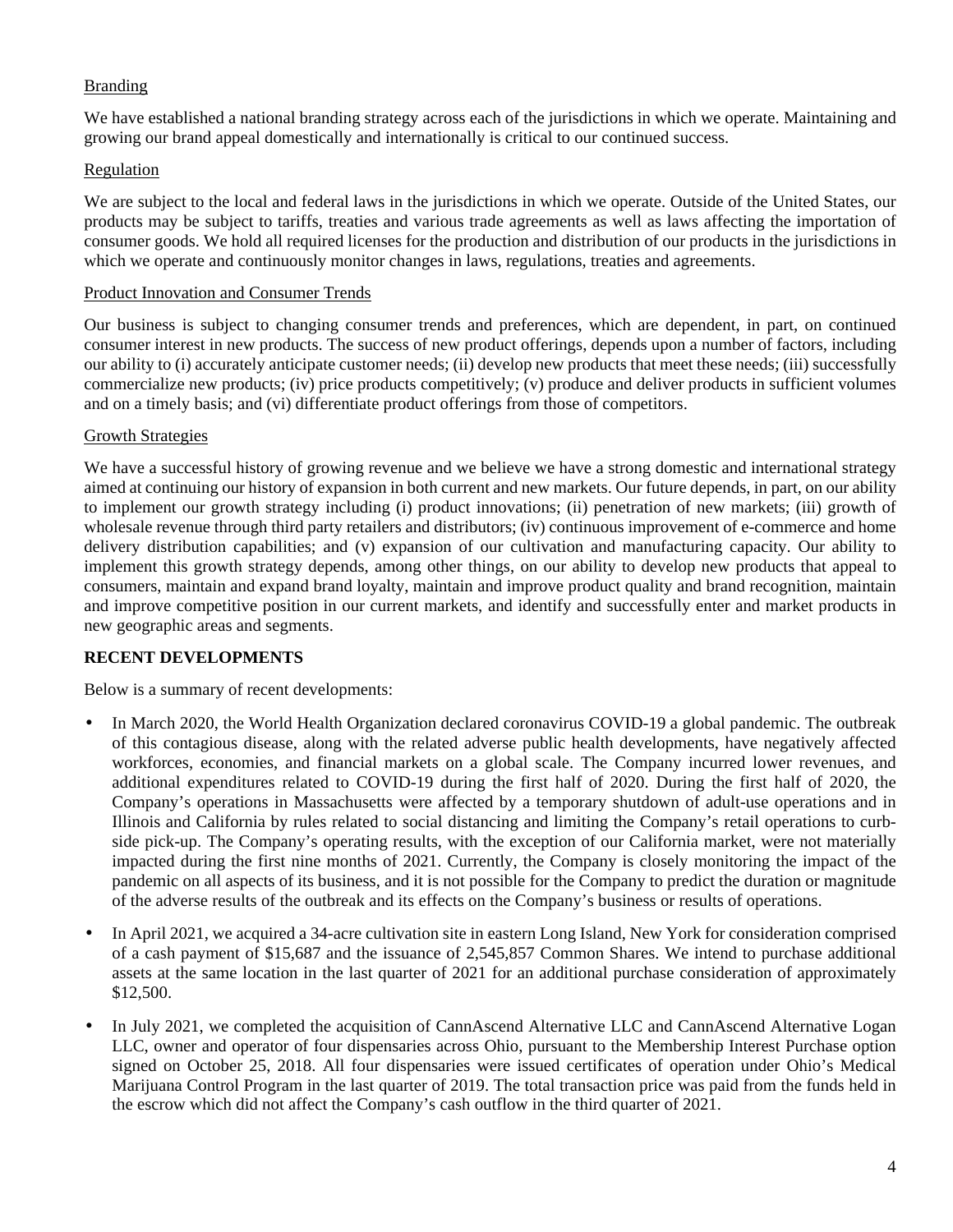• In November 2021, we acquired Medicine Man Denver ("Medicine Man") for an upfront consideration of \$42,000 comprising \$8,400 in cash and \$33,600 in stock. The transaction terms also include a potential additional milestone payment in 2022 if certain performance targets are met. No amounts have been recorded with respect to this acquisition in the condensed interim consolidated financial statements as of September 30, 2021.

# **SELECTED FINANCIAL INFORMATION**

The following tables set forth selected consolidated financial information derived from our condensed interim consolidated financial statements and the respective accompanying notes prepared in accordance with IFRS.

During the periods discussed herein, our accounting policies have remained consistent. The selected and summarized consolidated financial information below may not be indicative of our future performance.

Statement of operations:

|                                                    | <b>Three Months Ended</b> |                | <b>Nine Months Ended</b> |                                                                 |  |           |  |  |
|----------------------------------------------------|---------------------------|----------------|--------------------------|-----------------------------------------------------------------|--|-----------|--|--|
|                                                    | 2021                      | 2020           |                          | September 30, September 30, September 30, September 30,<br>2021 |  | 2020      |  |  |
| Revenues, net                                      | \$<br>132,322 \$          | 48,703 \$      |                          | 320,804 \$                                                      |  | 103,439   |  |  |
| Cost of sales                                      | (67, 860)                 | (29,707)       |                          | (176, 517)                                                      |  | (66,270)  |  |  |
| Cost of sales related to business combination fair |                           |                |                          |                                                                 |  |           |  |  |
| value adjustments to inventories                   | (1,430)                   | (1,765)        |                          | (2,922)                                                         |  | (1,765)   |  |  |
| Gross profit excluding change in fair value of     |                           |                |                          |                                                                 |  |           |  |  |
| biological assets and inventory sold               | 63,032                    | 17,231         |                          | 141,365                                                         |  | 35,404    |  |  |
| Change in fair value of biological                 |                           |                |                          |                                                                 |  |           |  |  |
| assets included in inventory sold                  | (59,213)                  | (22, 239)      |                          | (114, 787)                                                      |  | (60, 328) |  |  |
| Unrealized gain on changes in                      |                           |                |                          |                                                                 |  |           |  |  |
| fair value of biological assets                    |                           |                |                          |                                                                 |  |           |  |  |
| and inventory                                      | 68,467                    | 34,299         |                          | 144,570                                                         |  | 72,625    |  |  |
| Gross profit                                       | 72,286                    | 29,291         |                          | 171,148                                                         |  | 47,701    |  |  |
| Operating expenses                                 | (61, 494)                 | (33, 648)      |                          | (160, 532)                                                      |  | (94, 796) |  |  |
| Other expense, net                                 | (60, 135)                 | (6,864)        |                          | (76, 024)                                                       |  | (11, 477) |  |  |
| Income tax benefit (expense)                       | 12,160                    | (315)          |                          | 2,021                                                           |  | (949)     |  |  |
| Net loss                                           | (37, 183)                 | (11, 536)      |                          | (63, 387)                                                       |  | (59, 521) |  |  |
| Net loss attributable to non-controlling interests | (998)                     | (681)          |                          | (1,628)                                                         |  | (4, 422)  |  |  |
| Net loss attributable to Columbia Care Inc.        | \$<br>$(36,185)$ \$       | $(10, 855)$ \$ |                          | $(61,759)$ \$                                                   |  | (55,099)  |  |  |
| Loss per share attributable to Columbia Care       |                           |                |                          |                                                                 |  |           |  |  |
| Inc. - based and diluted                           | \$<br>$(0.11)$ \$         | $(0.05)$ \$    |                          | $(0.20)$ \$                                                     |  | (0.25)    |  |  |

Summary of balance sheet items:

|                                    | <b>September 30, 2021</b> | <b>December 31, 2020</b> |
|------------------------------------|---------------------------|--------------------------|
| <b>Total Assets</b>                | 1,483,860                 | 792.591                  |
| <b>Total Liabilities</b>           | 858.674                   | 470.715                  |
| <b>Total Long-Term Liabilities</b> | 564,642                   | 321,749                  |
| <b>Total Equity</b>                | 625,186                   | 321,876                  |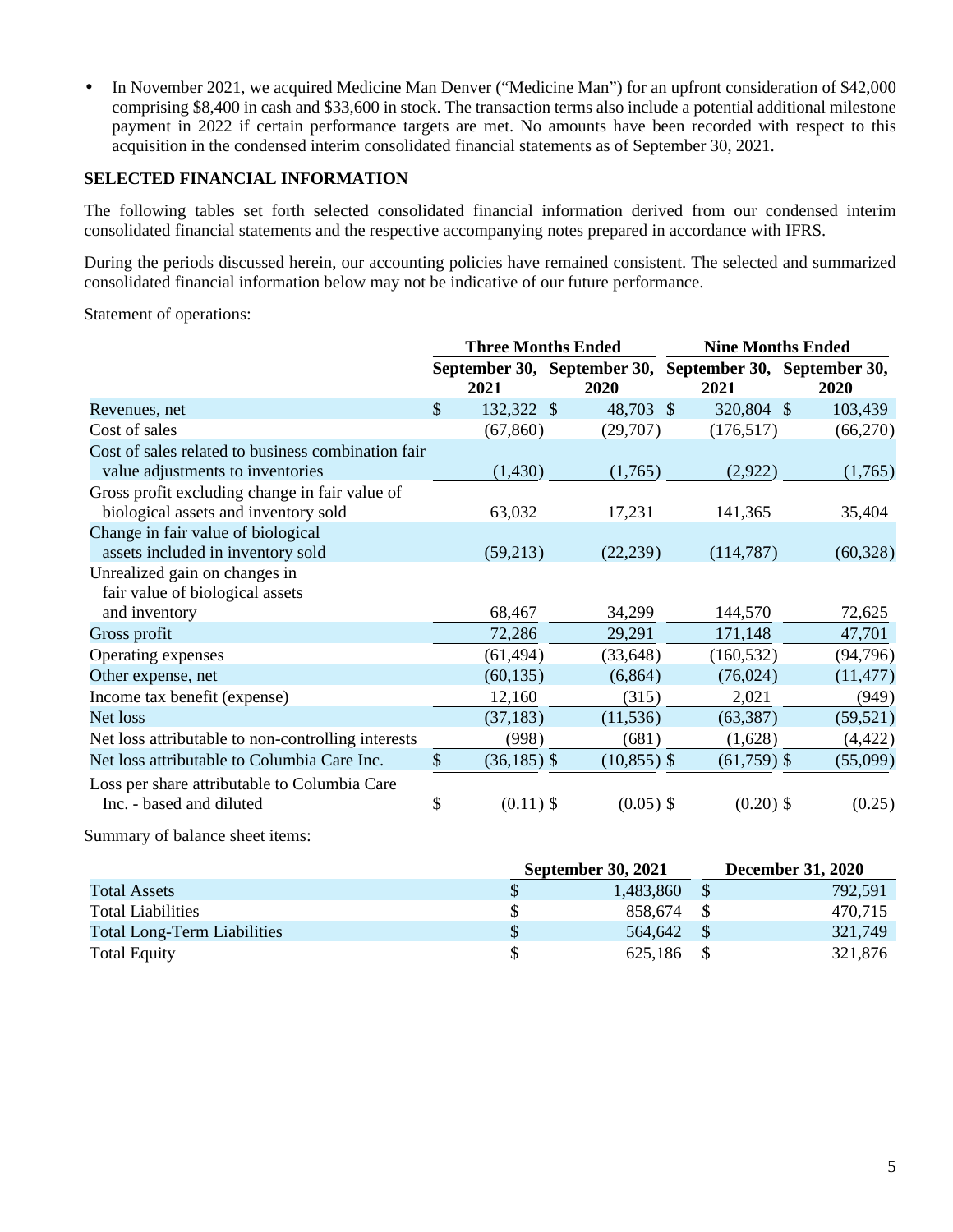# **RESULTS OF OPERATIONS**

### *Comparison of the three and nine months ended September 30, 2021 and 2020*

The following table summarizes our results of operations for the three months ended September 30, 2021:

|                                                    | <b>Three Months Ended</b> |               |               |                |                         |               |  |  |  |
|----------------------------------------------------|---------------------------|---------------|---------------|----------------|-------------------------|---------------|--|--|--|
|                                                    | September 30,             |               |               | September 30,  | \$                      | $\frac{6}{6}$ |  |  |  |
|                                                    |                           | 2021          |               | 2020           | <b>Change</b>           | <b>Change</b> |  |  |  |
| Revenues, net                                      | \$                        | 132,322       | $\mathcal{S}$ | 48,703         | $\mathcal{S}$<br>83,619 | 172%          |  |  |  |
| Cost of sales related to inventory production      |                           | (67, 860)     |               | (29,707)       | (38, 153)               | 128%          |  |  |  |
| Cost of sales related to business combination fair |                           |               |               |                |                         |               |  |  |  |
| value adjustments to inventories                   |                           | (1,430)       |               | (1,765)        | 335                     | $-19%$        |  |  |  |
| Gross profit excluding change in fair value of     |                           |               |               |                |                         |               |  |  |  |
| biological assets and inventory sold               |                           | 63,032        |               | 17,231         | 45,801                  | 266%          |  |  |  |
|                                                    |                           |               |               |                |                         |               |  |  |  |
| Decrease in fair value of inventory sold           |                           | (59,213)      |               | (22, 239)      | (36, 974)               | 166%          |  |  |  |
| Increase in fair value of biological assets        |                           | 68,467        |               | 34,299         | 34,168                  | 100%          |  |  |  |
| Gross profit                                       |                           | 72,286        |               | 29,291         | 42,995                  | 147%          |  |  |  |
|                                                    |                           |               |               |                |                         |               |  |  |  |
| Selling, general and administrative                |                           | (56, 501)     |               | (26, 430)      | (30,071)                | 114%          |  |  |  |
| Share-based compensation                           |                           | (4,993)       |               | (7,218)        | 2,225                   | $-31%$        |  |  |  |
| Operating expenses                                 |                           | (61, 494)     |               | (33, 648)      | (27, 846)               | 83%           |  |  |  |
| Income (loss) from operations                      |                           | 10,792        |               | (4,357)        | 15,149                  | $-348%$       |  |  |  |
| Other expense, net                                 |                           | (60, 135)     |               | (6,864)        | (53,271)                | 776%          |  |  |  |
| Loss before provision for income taxes             |                           | (49, 343)     |               | (11,221)       | (38, 122)               | 340%          |  |  |  |
| Income tax benefit (expense)                       |                           | 12,160        |               | (315)          | 12,475                  | -3960%        |  |  |  |
| Net loss                                           |                           | (37, 183)     |               | (11, 536)      | (25, 647)               | 222%          |  |  |  |
| Net loss attributable to non-controlling interests |                           | (998)         |               | (681)          | (317)                   | 47%           |  |  |  |
| Net loss attributable to Columbia Care Inc.        | \$                        | $(36,185)$ \$ |               | $(10, 855)$ \$ | (25, 330)               | 233%          |  |  |  |

#### *Revenue*

The increase in revenue for the three months ended September 30, 2021, as compared to the prior year period was driven by recent acquisitions, expansion of our dispensary network and additional sales through our existing dispensaries.

### *Gross Profit before Fair Value Adjustments*

The increase in gross profit before fair value adjustments to biological assets and inventory for the three months ended September 30, 2021, as compared to the prior year period was due to volume growth of our business.

### *Change in Fair Value of Biological Assets*

Biological asset transformation for the three months ended September 30, 2021 was a net gain of \$9,254 as compared to a net gain of \$12,060 for the prior year period. This decrease of \$2,806 was due to price changes in the market.

#### *Operating Expenses*

Operating expenses increased by \$27,846 for three months ended September 30, 2021, as compared to the prior year period. The increase was primarily attributable to an increase in depreciation and amortization of \$15,387 and salary and benefits costs of \$13,017 as we expanded our operations and increased the size and scope of our administrative functions.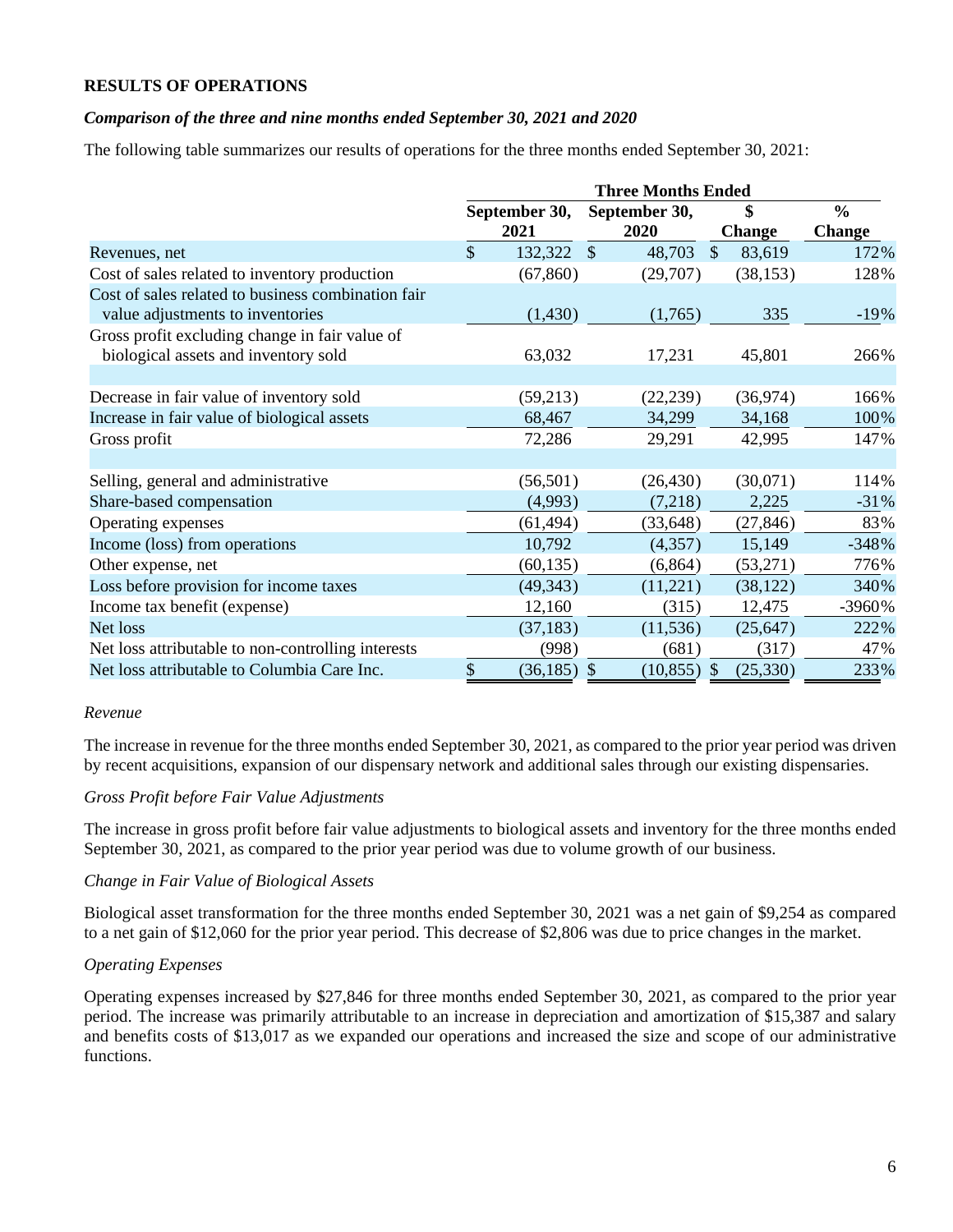# *Other Expense, Net*

The increase of \$53,271 in other expense, net for the three months ended September 30, 2021, as compared to the prior year period, was due primarily to an accrual of \$75,309 relating to acquisition and settlement of pre-existing relationships and recognition of a loss on disposal group of \$2,000 which was partially offset by a change in fair value of contingent consideration of \$23,583.

#### *Income tax benefit (expense)*

The tax benefit on income tax provision for the three months ended September 30, 2021 was \$12,160 compared to an income tax expense of \$315 for the prior year period.

The following table summarizes our results of operations for the nine months ended September 30, 2021:

|                                                    | <b>Nine Months Ended</b> |               |               |               |                         |               |  |  |  |
|----------------------------------------------------|--------------------------|---------------|---------------|---------------|-------------------------|---------------|--|--|--|
|                                                    |                          | September 30, |               | September 30, | \$                      | $\frac{0}{0}$ |  |  |  |
|                                                    |                          | 2021          |               | 2020          | <b>Change</b>           | <b>Change</b> |  |  |  |
| Revenues, net                                      | \$                       | 320,804       | $\mathcal{S}$ | 103,439       | 217,365<br>$\mathbb{S}$ | 210%          |  |  |  |
| Cost of sales related to inventory production      |                          | (176, 517)    |               | (66,270)      | (110, 247)              | 166%          |  |  |  |
| Cost of sales related to business combination fair |                          |               |               |               |                         |               |  |  |  |
| value adjustments to inventories                   |                          | (2,922)       |               | (1,765)       | (1,157)                 | 66%           |  |  |  |
| Gross profit excluding change in fair value of     |                          |               |               |               |                         |               |  |  |  |
| biological assets and inventory sold               |                          | 141,365       |               | 35,404        | 105,961                 | 299%          |  |  |  |
|                                                    |                          |               |               |               |                         |               |  |  |  |
| Decrease in fair value of inventory sold           |                          | (114, 787)    |               | (60, 328)     | (54, 459)               | 90%           |  |  |  |
| Increase in fair value of biological assets        |                          | 144,570       |               | 72,625        | 71,945                  | 99%           |  |  |  |
| Gross profit                                       |                          | 171,148       |               | 47,701        | 123,447                 | 259%          |  |  |  |
|                                                    |                          |               |               |               |                         |               |  |  |  |
| Selling, general and administrative                |                          | 142,699       |               | 72,455        | 70,244                  | 97%           |  |  |  |
| Share-based compensation                           |                          | 17,833        |               | 22,341        | (4,508)                 | $-20%$        |  |  |  |
| Operating expenses                                 |                          | (160, 532)    |               | (94, 796)     | (65, 736)               | 69%           |  |  |  |
| Loss from operations                               |                          | 10,616        |               | (47,095)      | 57,711                  | $-123%$       |  |  |  |
| Other expense, net                                 |                          | (76, 024)     |               | (11, 477)     | (64, 547)               | 562%          |  |  |  |
| Loss before provision for income taxes             |                          | (65, 408)     |               | (58, 572)     | (6,836)                 | 12%           |  |  |  |
| Income tax benefit (expense)                       |                          | 2,021         |               | (949)         | 2,970                   | $-313%$       |  |  |  |
| Net loss                                           |                          | (63, 387)     |               | (59, 521)     | (3,866)                 | 6%            |  |  |  |
| Net loss attributable to non-controlling interests |                          | (1,628)       |               | (4, 422)      | 2,794                   | $-63%$        |  |  |  |
| Net loss attributable to Columbia Care Inc.        | \$                       | $(61,759)$ \$ |               | $(55,099)$ \$ | (6,660)                 | 12%           |  |  |  |

#### *Revenue*

The increase in revenue of for the nine months ended September 30, 2021, as compared to the prior year period was driven by recent acquisitions, expansion of our dispensary network and additional sales through our existing dispensaries.

### *Gross Profit before Fair Value Adjustments*

The increase in gross profit before fair value adjustments to biological assets and inventory for the nine months ended September 30, 2021, as compared to the prior year period was due to volume growth of our business.

### *Change in Fair Value of Biological Assets*

Biological asset transformation for the nine months ended September 30, 2021 was a net gain of \$29,783 as compared to net gain of \$12,297 for the prior year period. This increase of \$17,486 was due to recent acquisitions and an increase in the volume of unharvested plants and inventory.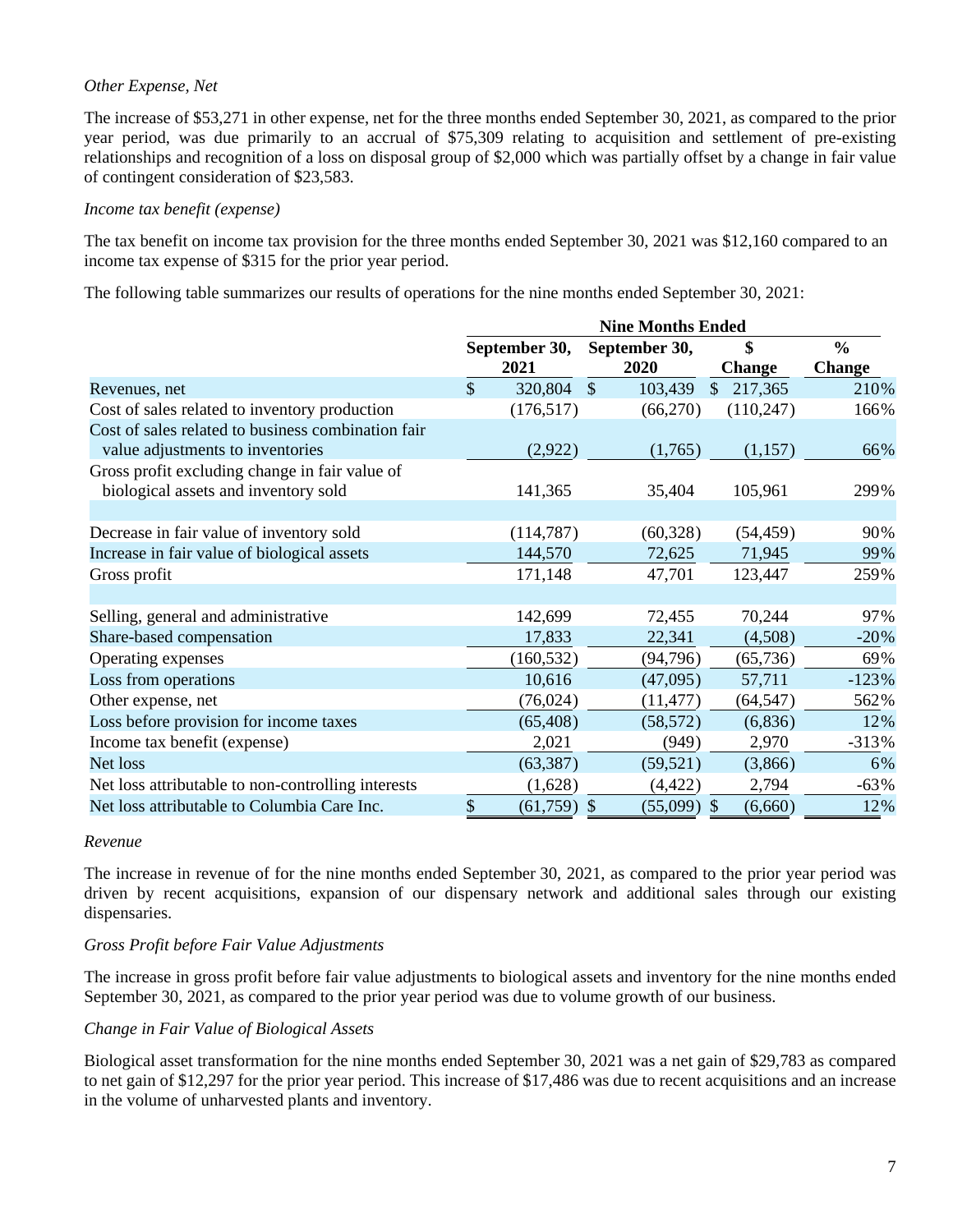# *Operating Expenses*

Operating expenses increased by \$65,736 for the nine months ended September 30, 2021, as compared to the prior year period. This increase was primarily attributable to an increase in salary and benefits costs of \$30,212, depreciation and amortization of \$23,993, operating office and general expenses of \$7,257 and advertising and promotion expenses of \$6,250 as we expanded our operations and increased the size and scope of our administrative functions.

### *Other Expense, Net*

The increase in other expense, net for the nine months ended September 30, 2021, as compared to the prior year period, was due to additional borrowings and expansion of our operations which resulted in higher interest expense on debt of \$13,172 and higher interest expense on leases of \$7,448. We accrued \$75,309 relating to acquisition and settlement of pre-existing relationships and recognized a loss on disposal group of \$2,000. This increase in expenses was partially offset by a change in fair value of the contingent consideration of \$23,583 and the decrease in fair value of derivative liability of \$9,316 during the nine months ended September 30, 2021, as compared to the prior year period.

### *Income tax benefit (expense)*

The tax benefit on income tax provision for nine months ended September 30, 2021 was \$2,021 compared to an income taxes expense of \$949 for the prior year period.

### *Adjusted EBITDA*

The increase in Adjusted EBITDA for three and nine months ended September 30, 2021, as compared to the prior year periods, was primarily driven by a greater operating income. See *Reconciliation of Non-IFRS Measures*.

Our future financial results are subject to significant potential fluctuations caused by, among other things, fair value adjustments to biological assets and inventory sold, growth of sales volume in new and existing markets and our ability to control operating expenses. In addition, our financial results may be impacted significantly by changes to the regulatory environment in which we operate, both on a local, state and federal level.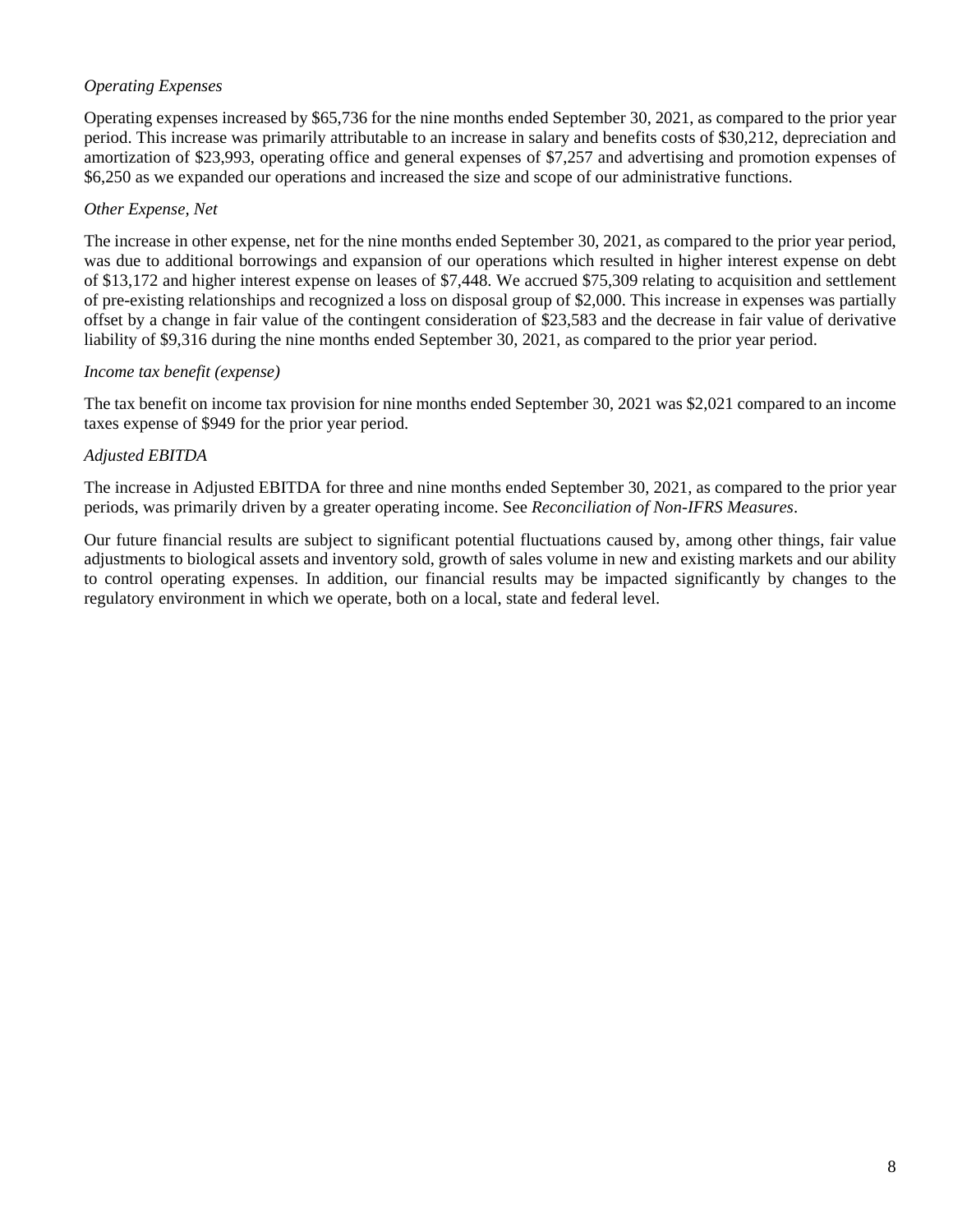# **Reconciliation of Non-IFRS Measures**

The following table provides a reconciliation of net loss for the period to EBITDA and Adjusted EBITDA for the three and nine months ended September 30, 2021 and 2020:

|                                                                   |                       | <b>Three Months Ended</b> |    |                       | <b>Nine Months Ended</b> |                       |                       |           |  |  |
|-------------------------------------------------------------------|-----------------------|---------------------------|----|-----------------------|--------------------------|-----------------------|-----------------------|-----------|--|--|
|                                                                   | September 30,<br>2021 |                           |    | September 30,<br>2020 |                          | September 30,<br>2021 | September 30,<br>2020 |           |  |  |
| Net loss                                                          | \$                    | $(37,183)$ \$             |    | $(11,536)$ \$         |                          | $(63,387)$ \$         |                       | (59, 521) |  |  |
| Income tax                                                        |                       | (12,160)                  |    | 315                   |                          | (2,021)               |                       | 949       |  |  |
| Depreciation and amortization                                     |                       | 20,107                    |    | 7,895                 |                          | 45,266                |                       | 19,525    |  |  |
| Interest expense, net and debt amortization                       |                       | 11,201                    |    | 4,308                 |                          | 27,409                |                       | 6,789     |  |  |
| <b>EBITDA</b>                                                     | \$                    | $(18,035)$ \$             |    | 982                   | $\mathcal{S}$            | 7,267                 | $\mathbb{S}$          | (32, 258) |  |  |
| Adjustments:                                                      |                       |                           |    |                       |                          |                       |                       |           |  |  |
| Share-based compensation                                          |                       | 4,993                     |    | 7,218                 |                          | 17,833                |                       | 22,341    |  |  |
| Net impact, fair value of biological assets<br>and inventory sold |                       | (9,254)                   |    | (12,060)              |                          | (29, 783)             |                       | (12,297)  |  |  |
| Fair value mark-up for acquired inventory                         |                       | 1,430                     |    | 1,765                 |                          | 2,922                 |                       | 1,765     |  |  |
| Adjustments for acquisition and other non-<br>core costs*         |                       | 3,009                     |    | 2,616                 |                          | 8,102                 |                       | 3,483     |  |  |
| Fair value changes on derivative liabilities                      |                       | (4,847)                   |    | 2,556                 |                          | (6,760)               |                       | 2,556     |  |  |
| Impairment of disposal group                                      |                       | 2,000                     |    |                       |                          | 2,000                 |                       | 1,969     |  |  |
| Loss on conversion of Convertible Debt                            |                       |                           |    |                       |                          | 1,580                 |                       |           |  |  |
| Gain on remeasurement of contingent<br>consideration              |                       | (23,583)                  |    |                       |                          | (23,583)              |                       |           |  |  |
| Acquisition and settlement of pre-existing<br>relationships       |                       | 75,309                    |    |                       |                          | 75,309                |                       |           |  |  |
| <b>Adjusted EBITDA</b>                                            | \$                    | 31,022                    | \$ | 3,077                 | \$                       | 54,887                | \$                    | (12, 441) |  |  |

\*Acquisition and other non-core costs include costs associated with our recent acquisitions, litigation and COVID-19 expenses.

# **Liquidity and Capital Resources**

Our primary need for liquidity is to fund working capital requirements of our business, capital expenditures and for general corporate purposes. Historically, we have relied on external financing as our primary source of liquidity. Our ability to fund our operations and to make capital expenditures depends on our ability to successfully secure financing through issuance of debt or equity, as well as our ability to improve our future operating performance and cash flows, which are subject to prevailing economic conditions and financial, business and other factors, some of which are beyond our control.

We are currently meeting our obligations as they become due and are earning revenues from our operations. However, we have sustained losses since inception, and we may require additional capital in the future. We estimate that based on our current business operations and working capital, we will continue to meet our obligations as they become due in the short term. As we continue to seek growth through expansion or acquisition, our cash flow requirements and obligations could materially change. As of September 30, 2021, we did not have any significant external capital requirements.

# *Recent Financing Transactions*

In January 2021, we closed a public offering of 18,572,000 Common Shares at a price of \$8.05 (Canadian Dollars) per Common Share for aggregate proceeds of \$111,789, which included the exercise in full of the over-allotment option granted to the underwriters, before deducting the underwriters' fees and estimated offering expenses. The offering was conducted in each of the provinces of Canada, other than Québec, pursuant to a prospectus supplement to our base shelf prospectus dated September 2, 2020 and elsewhere outside of Canada on a private placement basis.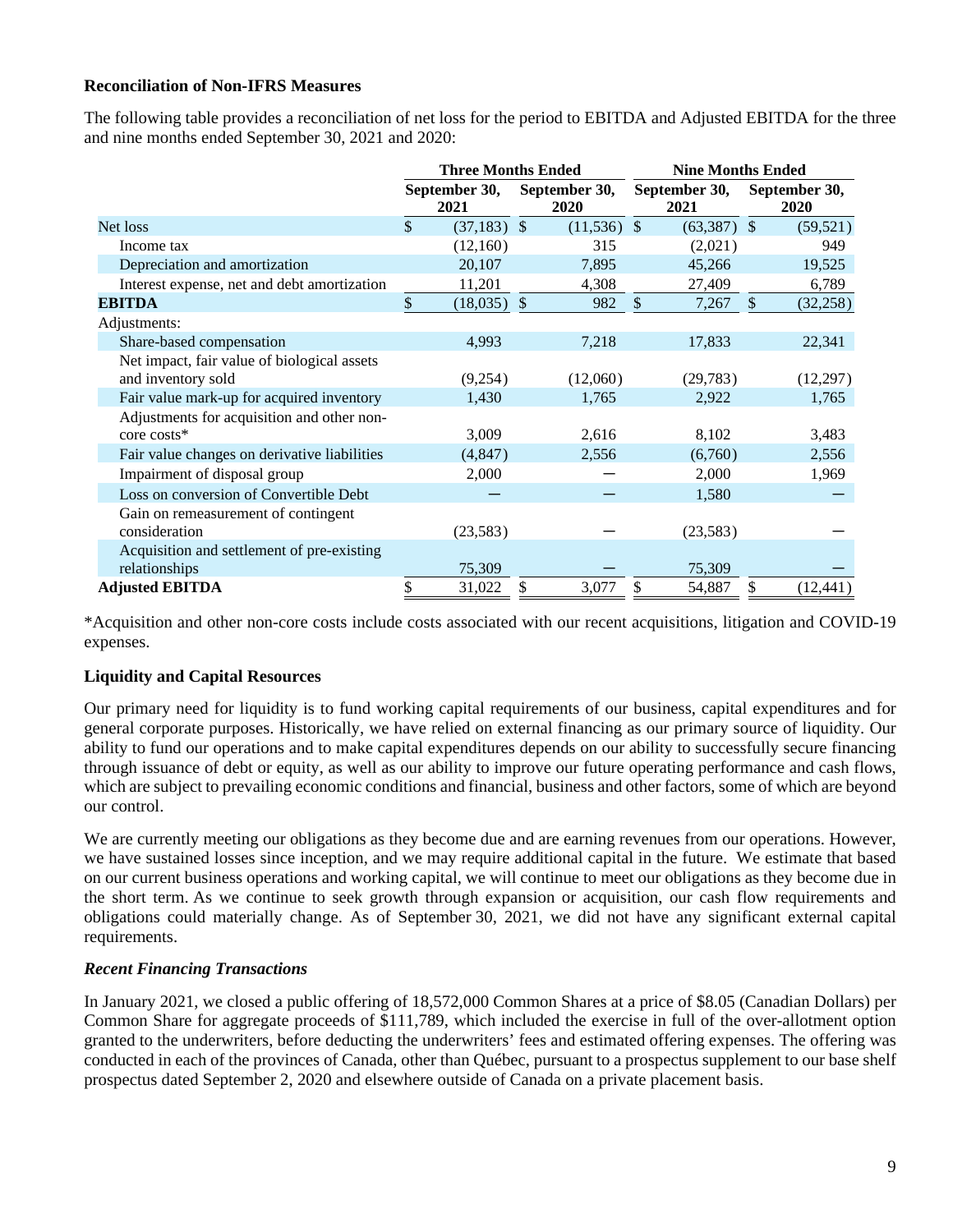In February 2021, we sold, on a bought deal private placement basis, 3,220,000 Common Shares at a price of \$9.00 (Canadian Dollars) per Common Share for aggregate gross proceeds of \$21,770.

In April 2021, we offered an incentive program to the holders of the 5% Convertible Notes issued in 2020, pursuant to which, we would issue to each noteholder that surrendered its 5% Convertible Notes for conversion on or before May 28, 2021, 20 Common Shares of the Company on a private placement basis for each US\$1,000 aggregate principal amount of Notes surrendered for conversion. Pursuant to this incentive program, 4,550,139 shares were issued as a result of conversion of \$13,160 of 5% Convertible Notes.

On June 29, 2021, we closed a private placement offering issuing \$74,500 aggregate principal amount of 6% Convertible Notes due 2025. The 6% Convertible Notes are senior secured obligations of the Company and accrue interest payable semiannually in arrears and mature on June 29, 2025, unless earlier converted, redeemed or repurchased. The conversion rate will be 154 Common Shares of the Company per \$1,000 principal amount of Notes (equivalent to a price of approximately US\$6.49 per Common Share), subject to customary adjustments. The conversion price of the 6% Convertible Notes represents a premium of approximately 25% over the closing price of the Common Shares on the NEO Exchange on June 17, 2021. We may redeem the 6% Convertible Notes at par, in whole or in part, on or after June 29, 2023, if the volume weighted average price of the Common Shares trading on the Canadian Stock Exchange or the NEO Exchange for 15 of the 30 trading days immediately preceding the day on which the Company exercises its redemption right, exceeds 120% of the conversion price of the 6% Convertible Notes. The 6% Convertible Notes were offered for sale on a private placement basis in certain provinces of Canada pursuant to applicable exemptions from the prospectus requirements of Canadian securities laws.

## *Cash Flows*

The following table summarizes the sources and uses of cash for each of the periods presented:

|                                                      | <b>Nine Months Ended</b>  |  |                           |  |  |  |  |
|------------------------------------------------------|---------------------------|--|---------------------------|--|--|--|--|
|                                                      | <b>September 30, 2021</b> |  | <b>September 30, 2020</b> |  |  |  |  |
| Net cash provided by (used in) operating activities  | 4.289                     |  | (35,627)                  |  |  |  |  |
| Net cash used in investing activities                | (125, 389)                |  | (23,909)                  |  |  |  |  |
| Net cash provided by financing activities            | 176.920                   |  | 54,214                    |  |  |  |  |
| Net increase (decrease) in cash and cash equivalents | 55,820                    |  | (5,322)                   |  |  |  |  |

### *Operating Activities*

During the nine months ended September 30, 2021, operating activities provided \$4,289 of cash, primarily from change in operating assets and liabilities of \$73,801, noncash addbacks like depreciation and amortization of \$45,266, equitybased compensation expense of \$17,833, impairment of disposal group, obsolete inventory and other assets of \$4,284, debt amortization expense of \$4,129 , loss on conversion of Convertible Notes of \$1,580, that offset net loss of \$63,387, gain on remeasurement of contingent consideration of \$23,583, changes in deferred taxes of \$19,340, adverse changes in fair values of biological assets and derivative liability of \$29,783 and \$6,760, respectively. The increase in cash due to changes in operating assets and liabilities was primarily due to an increase in accounts payable, accrued expenses and other current liabilities of \$57,836, increase in income taxes payable of \$27,514, decrease in prepaid expenses and other current assets of \$5,316 and biological assets of \$2,789 which was partially offset by increase in inventory of \$17,493, and decrease in other long-term liabilities of \$4,273.

During the nine months ended September 30, 2020, operating activities used \$35,627 of cash, primarily resulting from net loss of \$59,521, partially offset by equity-based compensation expense of \$22,341 and depreciation and amortization of \$19,525. Cash used due to changes in operating assets and liabilities was primarily due to increases in inventory of \$21,406 and non-current assets of \$36,958, partially offset by increases in long-term liabilities of \$35,306 and biological assets of \$8,564.

### *Investing Activities*

During the nine months ended September 30, 2021 investing activities used \$125,389 of cash, primarily for purchases of property and equipment of \$72,323, cash paid for business acquisitions of \$33,744, purchase of other assets of \$15,770 and deposits paid in cash of \$2,880.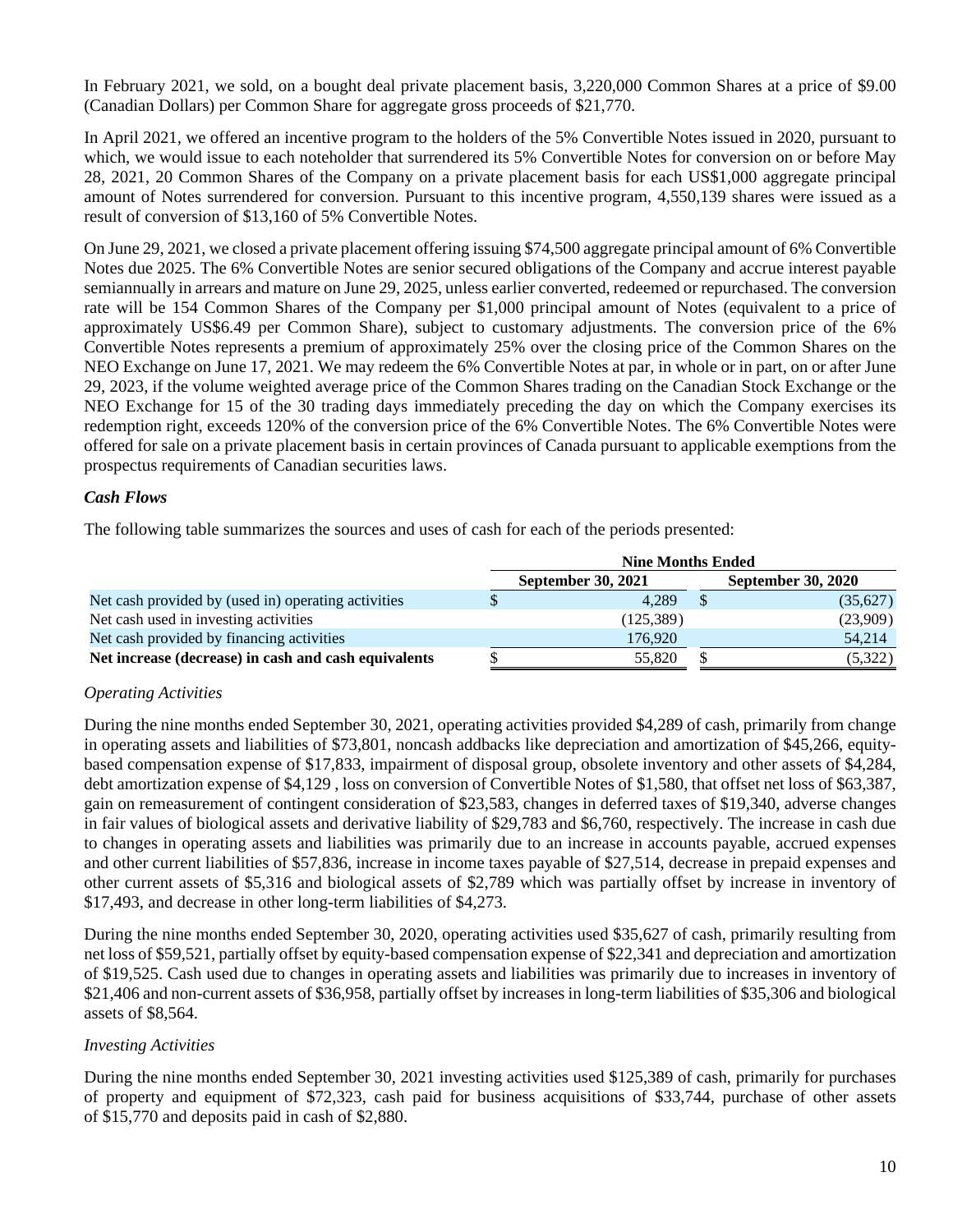During the nine months ended September 30, 2020, investing activities used \$23,909 of cash, primarily caused by purchases of property and equipment of \$39,708 offset by sale leaseback proceeds of \$12,385.

# *Financing Activities*

During the nine months ended September 30, 2021, financing activities provided \$176,920 of cash, primarily from \$133,151 in net proceeds received from the issuance of equity, \$71,310 from issuance of convertible debt partially offset by lease payments of \$15,106, debt repayment of \$9,550 and taxes paid on equity-based compensation of \$4,786.

During the nine months ended September 30, 2020, financing activities provided \$54,214 of cash, consisting of \$55,078 in net proceeds received from the issuance of debt and the sale of membership interest of a subsidiary of \$5,509 partially offset by lease liability payments of \$5,751.

### **Contractual Obligations and Commitments**

The following table summarizes contractual obligations as of September 30, 2021 and the effects that such obligations are expected to have on our liquidity and cash flows in future periods:

|                                                 | <b>Payments Due by Period</b> |              |               |        |               |                 |          |                             |  |
|-------------------------------------------------|-------------------------------|--------------|---------------|--------|---------------|-----------------|----------|-----------------------------|--|
|                                                 |                               | <b>Total</b> |               | Year 1 |               | <b>Year 2-5</b> |          | Year 6 and<br><b>Beyond</b> |  |
| Lease commitments                               | \$                            | 820,610      | <sup>\$</sup> | 47,539 | <sup>\$</sup> | 180,330         | <b>S</b> | 592,740                     |  |
| Term debt (principal)                           |                               | 69,965       |               |        |               | 69,965          |          |                             |  |
| Acquisition related term debt (principal)       |                               | 3,339        |               | 99     |               | 440             |          | 2,800                       |  |
| Interest on term debt                           |                               | 19,416       |               | 9,226  |               | 9,156           |          | 1,034                       |  |
| Convertible debt (principal)                    |                               | 80,100       |               |        |               | 80,100          |          |                             |  |
| Interest on convertible debt                    |                               | 18,510       |               | 4,750  |               | 13,760          |          |                             |  |
| Closing promissory note (principal)             |                               | 5,250        |               | 1,875  |               | 3,375           |          |                             |  |
| Closing promissory note (interest)              |                               | 787          |               | 450    |               | 337             |          |                             |  |
| Project Cannabis real estate notes (principal)  |                               | 7,000        |               |        |               | 7,000           |          |                             |  |
| Project Cannabis real estate notes (interest)   |                               | 1,290        |               | 540    |               | 750             |          |                             |  |
| Medicine Man acquisition                        |                               | 8,400        |               | 8,400  |               |                 |          |                             |  |
| Acquisition and settlement of pre-existing      |                               |              |               |        |               |                 |          |                             |  |
| relationships                                   |                               | 22,850       |               | 22,850 |               |                 |          |                             |  |
| Acquisition of real estate property in New York |                               | 750          |               | 750    |               |                 |          |                             |  |
| <b>Total contractual obligations</b>            |                               | 1,058,267    |               | 96,480 |               | 365,213         |          | 596,574                     |  |

Amounts in the table reflect minimum payments due for our leased facilities under various lease agreements that expire through December 2034. The above table excludes purchase orders for inventory in the normal course of business.

### **Outstanding Share Information**

As of November 9, 2021, Columbia Care has 370,693,310 issued and outstanding Common Shares and 413,256,487 Common Shares on a diluted basis, assuming in all cases, conversion of all proportionate voting shares of the Company into Common Shares.

# **OFF-BALANCE SHEET ARRANGEMENTS**

As of the date of this filing, we do not have any off-balance-sheet arrangements that have, or are reasonably likely to have, a current or future effect on the results of our operations or financial condition, including, and without limitation, such considerations as liquidity and capital resources.

### **RELATED PARTY TRANSACTIONS**

In accordance with IFRS reporting standards, we report compensation, fees, and other benefits and compensation arrangements made to individuals within the organization that fit the definition of key management personnel. Key management personnel include those persons having authority and responsibility for planning, directing, and controlling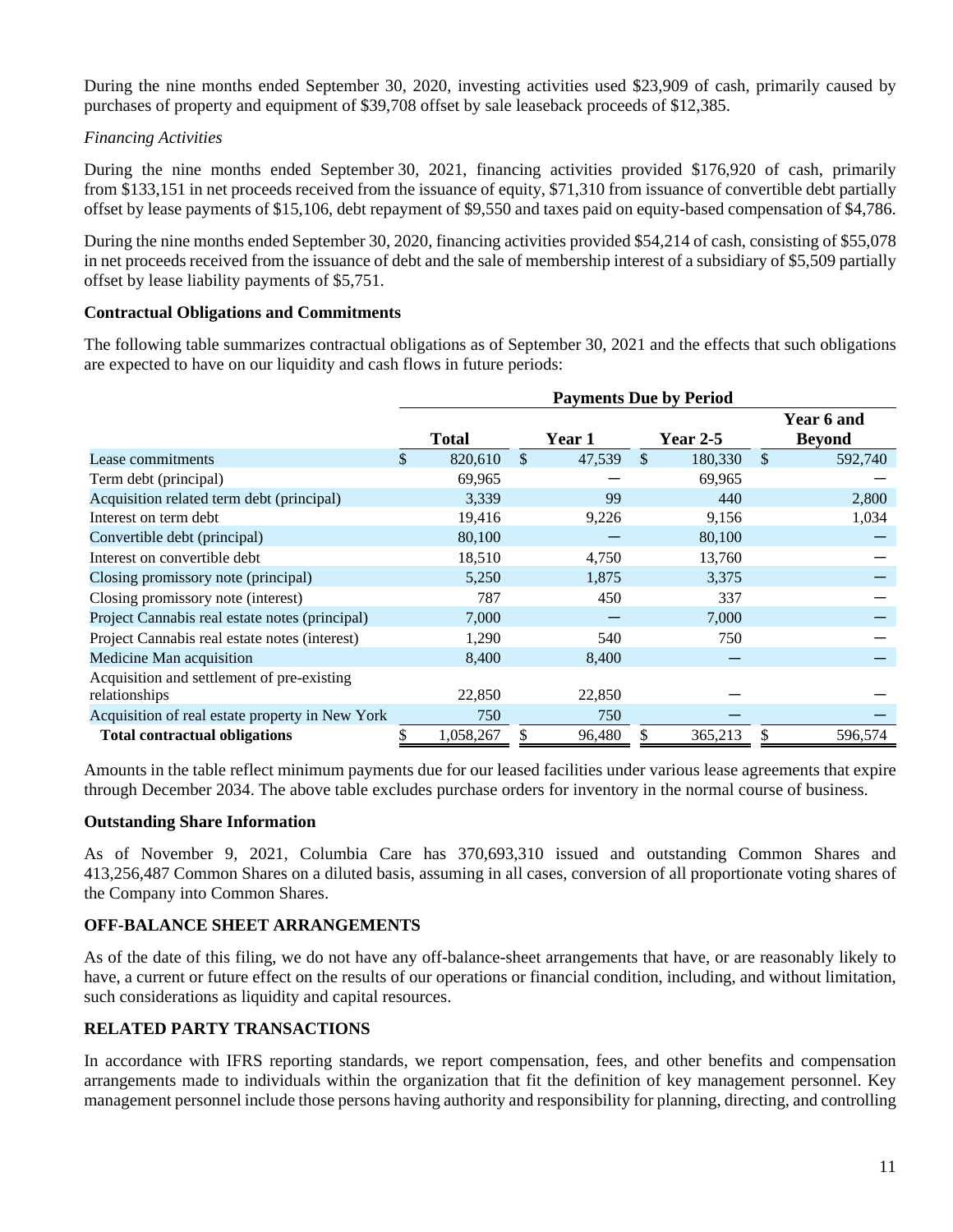the activities of Columbia Care as a whole. Our key management personnel consist of executive and non-executive shareholders, our board of directors and corporate officers and/or companies controlled by those individuals.

Remuneration attributed to key management personnel during the three and nine months ended September 30, 2021 and 2020, are summarized in the table below:

|                           | Three months ended September 30, |             | Nine months ended September 30, |        |  |        |  |  |  |
|---------------------------|----------------------------------|-------------|---------------------------------|--------|--|--------|--|--|--|
|                           | 2021                             | <b>2020</b> |                                 | 2021   |  | 2020   |  |  |  |
| Salaries and benefits     | .223                             | 1.091       |                                 | 3,483  |  | 3,403  |  |  |  |
| Equity-based compensation | 3,428                            | 8.157       |                                 | 12.838 |  | 18.575 |  |  |  |
|                           | 4.651                            | 9,248       |                                 | 16.321 |  | 21,978 |  |  |  |

## **CHANGES IN OR ADOPTION OF ACCOUNTING PRACTICES**

We have not adopted any new accounting policies during the three and nine months ended September 30, 2021. Also, there have been no changes to the previously adopted accounting practices.

## **CRITICAL ACCOUNTING ESTIMATES**

We make judgments, estimates and assumptions about the future that affect reported amounts of assets and liabilities, and revenues and expenses. Actual results may differ from these estimates. The estimates and underlying assumptions are reviewed on an ongoing basis. Revisions to accounting estimates are recognized in the period in which the estimate is revised if the revision affects only that period or in the period of the revision and future periods if the review affects both current and future periods.

Judgments, estimates and assumptions with the most significant effect on the amounts recognized in the consolidated financial statements are described below.

### *Business Combinations*

We account for business combinations under the acquisition method of accounting, which requires us to recognize separately from goodwill, the assets acquired and the liabilities assumed at their acquisition date fair values. While we use our best estimates and assumptions to accurately value assets acquired and liabilities assumed at the acquisition date as well as contingent consideration, where applicable, our estimates are inherently uncertain and subject to refinement. As a result, during the measurement period, which may be up to one year from the acquisition date, we record adjustments to the assets acquired and liabilities assumed with the corresponding offset to goodwill. Upon the conclusion of the measurement period or final determination of the values of assets acquired or liabilities assumed, whichever comes first, any subsequent adjustments are recognized in our consolidated statements of operations. Accounting for business combinations requires management to make significant estimates and assumptions, especially at the acquisition date including estimates for intangible assets, contractual obligations assumed, pre-acquisition contingencies, and contingent consideration, where applicable. Although we believe the assumptions and estimates we have made in the past have been reasonable and appropriate, they are based, in part, on historical experience and information obtained from the management of the acquired companies and are inherently uncertain. Critical estimates in valuing certain acquired intangible assets under the income approach include growth in future expected cash flows from product sales, customer contracts, revenue growth rate, customer ramp-up period and discount rates. Unanticipated events and circumstances may occur that may affect the accuracy or validity of such assumptions, estimates or actual results.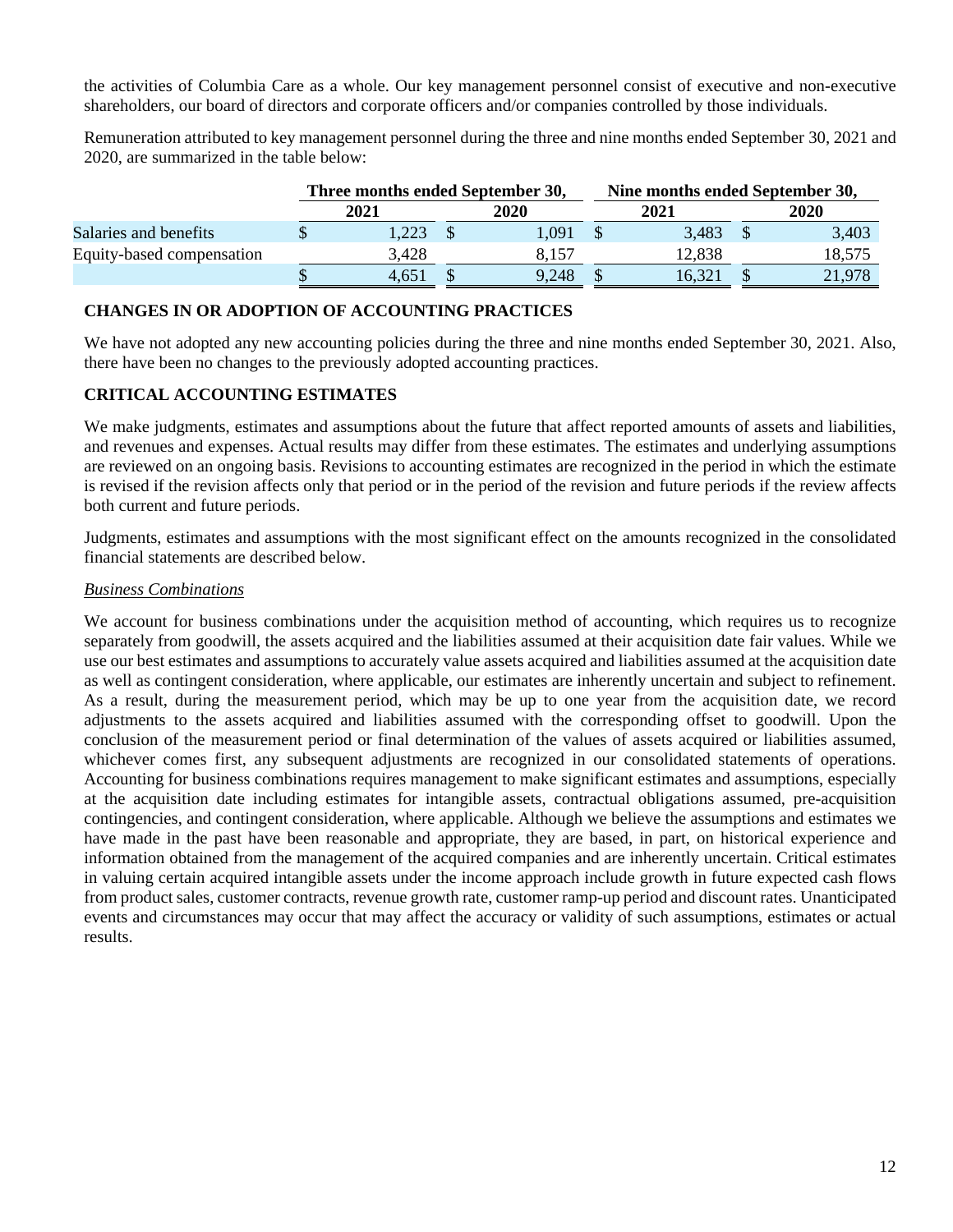# *Biological Assets*

The valuation of biological assets, consisting of unharvested cannabis plants, are dependent upon estimates of future economic benefits resulting from past events to determine the fair value through an exercise of significant judgment by us. In estimating the fair value of an asset or a liability, we use market observable data to the extent it is available. When market observable data is not available, we may rely on qualified third-party valuation consultants to perform the valuation. With respect to certain biological assets, where there is no active market for the unharvested produce, we estimate the fair value by way of a reverse analysis, working from the value of the inventory.

Our biological assets are unharvested cannabis plants and are presented at their fair values less costs to sell up to the point of harvest. We determine the fair value of biological assets using a specific valuation technique that incorporates interdependent estimates and assumptions including the stage of growth of the cannabis plant, selling and other fulfillment costs, average selling prices, and expected yields for the cannabis plants to determine the weighted average fair value deemed cost per gram.

The valuation of biological assets is based on a market approach where fair value at the point of harvest is estimated based on future selling prices less the costs to sell at harvest. For in-process biological assets, the estimated fair value at point of harvest is adjusted based on the plants' stage of growth. Stage of growth is determined by reference to days remaining to harvest over the average growth cycle.

Our estimates are subject to changes that could result from volatility of market prices, unanticipated regulatory changes, harvest yields, loss of crops, changes in estimates and other uncontrollable factors that could significantly affect the future fair value of biological assets.

These estimates include the following assumptions:

- i Selling prices per gram were determined by estimating average selling price for each respective period. Average selling price for the nine months ended September 30, 2021 and 2020 was \$4.09 and \$8.56 per gram, respectively;
- ii The stage of plant growth at which point of harvest is determined. As of September 30, 2021, and December 31, 2020, the biological assets were on average 60% and 54% completed, respectively;
- iii Selling and other fulfillment costs were determined by estimating the average cost per gram, which was \$0.53 and \$2.72 per gram and equivalent gram of cannabis sold for the nine months ended September 30, 2021 and 2020, respectively;
- iv Expected yield per plant varies by strain and is estimated through historical growing results or grower estimate if historical results are not available. Average dry yield per plant for the nine months ended September 30, 2021 and 2020 was 169 and 178 grams per plant, respectively.

### *Non-controlling Interests*

Non-controlling interests are classified as a separate component of equity in Columbia Care's consolidated statements of financial position and statements of changes in equity. Net income (loss) attributable to non-controlling interests are reflected separately in the consolidated statements of comprehensive loss and changes in equity. Any change in ownership of a subsidiary while the controlling financial interest is retained is accounted for as an equity transaction between the controlling and non-controlling interests. In addition, when a subsidiary is deconsolidated, any retained non-controlling equity investment in the former subsidiary will be initially measured at fair value and the difference between the carrying value and fair value of the retained interest will be recorded as a gain or loss.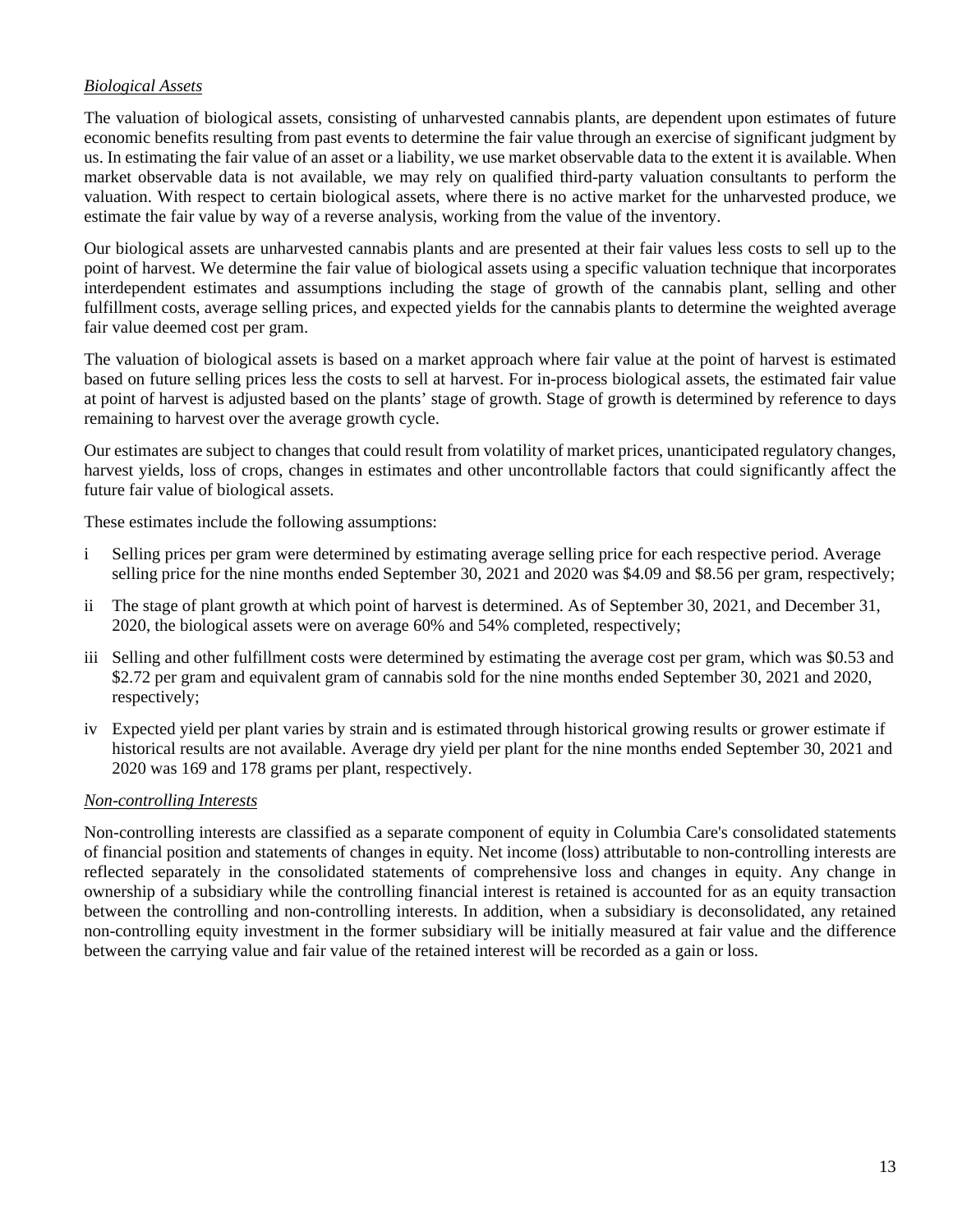# *Deferred Tax Assets and Liabilities*

We recognize deferred tax assets and liabilities based on the differences between the financial statement carrying amounts and the respective tax bases of our assets and liabilities. We measure deferred tax assets and liabilities using current enacted tax rates expected to apply to taxable income in the years in which the temporary differences are expected to reverse. We routinely evaluate the likelihood of realizing the benefit of our deferred tax assets and may record a valuation allowance if, based on all available evidence, we determine that some portion of the tax benefit will not be realized.

In evaluating the ability to recover deferred tax assets within the jurisdiction from which they arise, we consider all available positive and negative evidence, including scheduled reversals of deferred tax liabilities, projected future taxable income, tax-planning strategies and results of operations. In projecting future taxable income, we consider historical results and incorporate assumptions about the amount of future state, federal and foreign pretax operating income adjusted for items that do not have tax consequences. Our assumptions regarding future taxable income are consistent with the plans and estimates that are used to manage our underlying businesses. In evaluating the objective evidence that historical results provide, we consider three years of cumulative operating income/(loss). The income tax expense, deferred tax assets and liabilities, and liabilities for unrecognized tax benefits reflect our best assessment of estimated current and future taxes to be paid. Deferred tax asset valuation allowances and liabilities for unrecognized tax benefits require significant judgment regarding applicable statutes and their related interpretation, the status of various income tax audits and our particular facts and circumstances. Although we believe that the judgments and estimates discussed herein are reasonable, actual results, including forecasted COVID-19 business recovery, could differ, and we may be exposed to losses or gains that could be material. To the extent we prevail in matters for which a liability has been established or are required to pay amounts in excess of the established liability, the effective income tax rate in a given financial statement period could be materially affected.

# **FINANCIAL INSTRUMENTS AND FINANCIAL RISK MANAGEMENT**

Our financial instruments consist of cash and cash equivalents, accounts receivable, notes receivable, deposits and other current assets, accounts payable, accrued expenses, current taxes payable and other current liabilities like interest payable and payroll liabilities, derivative liability, debt and lease liabilities. The fair values of cash and cash equivalents, accounts and notes receivable, deposits and other current assets, accounts payable, accrued expenses, current taxes payable and other current liabilities like interest payable and payroll liabilities, short-term debt and lease liabilities approximate their carrying values due to the relatively short-term to maturity or because of the market rate of interest used on initial recognition. Columbia Care classifies its derivative liability as fair value through profit and loss (FVTPL).

Financial instruments recorded at fair value are classified using a fair value hierarchy that reflects the significance of the inputs to fair value measurements. The three levels contained within the hierarchy are:

Level 1 – Unadjusted quoted prices in active markets for identical assets or liabilities;

Level 2 – Inputs other than quoted prices that are observable for the asset or liability, either directly or indirectly; and

Level 3 – Inputs for the asset or liability that are not based on observable market data.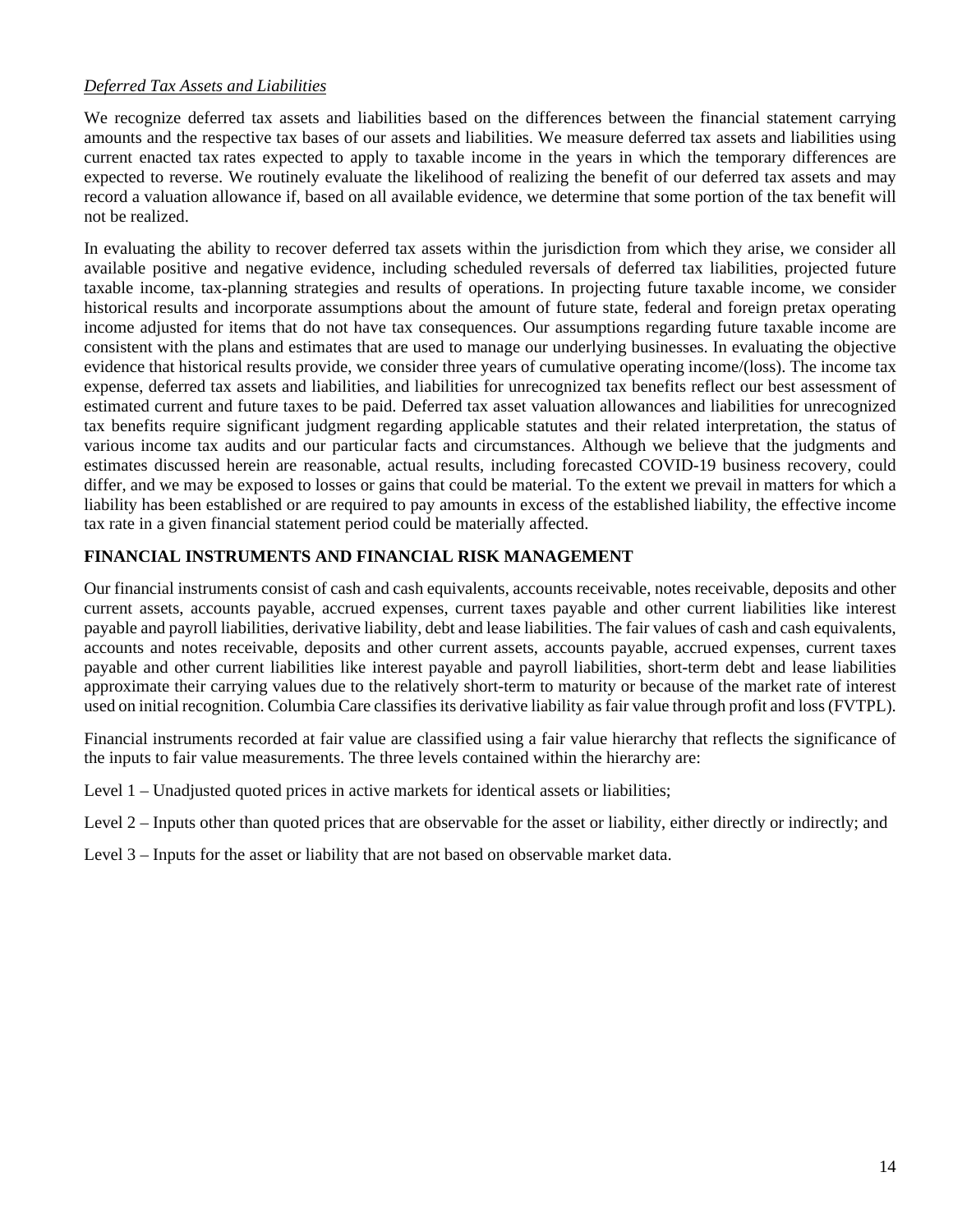Our assets measured at fair value on a nonrecurring basis include investments, assets and liabilities held for sale, longlived assets and indefinite-lived intangible assets. We review the carrying amounts of such assets whenever events or changes in circumstances indicate that the carrying amounts may not be recoverable, or at least annually, for indefinitelived intangible assets. Any resulting asset impairment would require that the asset be recorded at its fair value. The resulting fair value measurements of the assets are considered Level 3 measurements.

# **Financial Risk Management**

We are exposed in varying degrees to a variety of financial instrument related risks. Our risk exposures and the impact on our financial instruments is summarized below:

# *Credit Risk*

Credit risk is the risk of a potential loss to us if a customer or third party to a financial instrument fails to meet its contractual obligations. The maximum credit exposure at September 30, 2021, is the carrying amount of cash and cash equivalents, accounts receivable and notes receivable. We do not have significant credit risk with respect to our customers. All cash deposits are made with regulated U.S. financial institutions.

The majority of our sales are transacted with cash. We have established credit evaluation and monitoring processes to mitigate credit risk but have limited risk. Through our Columbia Care National Credit program, we provide credit to customers in certain markets in which we operate.

## *Liquidity Risk*

Liquidity risk is the risk that we will not be able to meet our financial obligations associated with financial liabilities. We manage liquidity risk through the management of our capital structure. Our approach to managing liquidity is to estimate cash requirements from operations, capital expenditures and investments and ensure that we have sufficient liquid funds for our ongoing operations and to settle obligations and liabilities when due.

We expect to incur increased expenditures related to our operations, including marketing and selling expenses and capital expenditures as we expand our presence in current markets and expand into new markets.

To date, we have incurred significant cumulative net losses and we have not generated significant positive cash flows from our operations. We have therefore depended on financing from sale of our equity and from debt financing to fund our operations. Overall, we do not expect the net cash contribution from our operations and investments to be positive in the near term, and we therefore expect to rely on financing from equity or debt.

### *Market Risk*

In addition to business opportunities and challenges applicable to any business operating in a fast-growing environment, our business operates in a highly regulated and multi-jurisdictional industry, which is subject to potentially significant changes outside of our control as individual states as well as the U.S. federal government may impose restrictions on our ability to grow our business profitably or enact new laws and regulations that open up new markets.

### *Interest Rate Risk*

Interest rate risk is the risk that the fair value or future cash flows of our financial instruments will fluctuate because of changes in market interest rates. Our cash deposits bear interest at market rates.

### *Currency Risk*

Our operating results and financial position are reported in thousands of U.S. dollars. We may enter into financial transactions denominated in other currencies, which would result in Columbia Care's operations and financial position being subject to currency transaction and translation risks.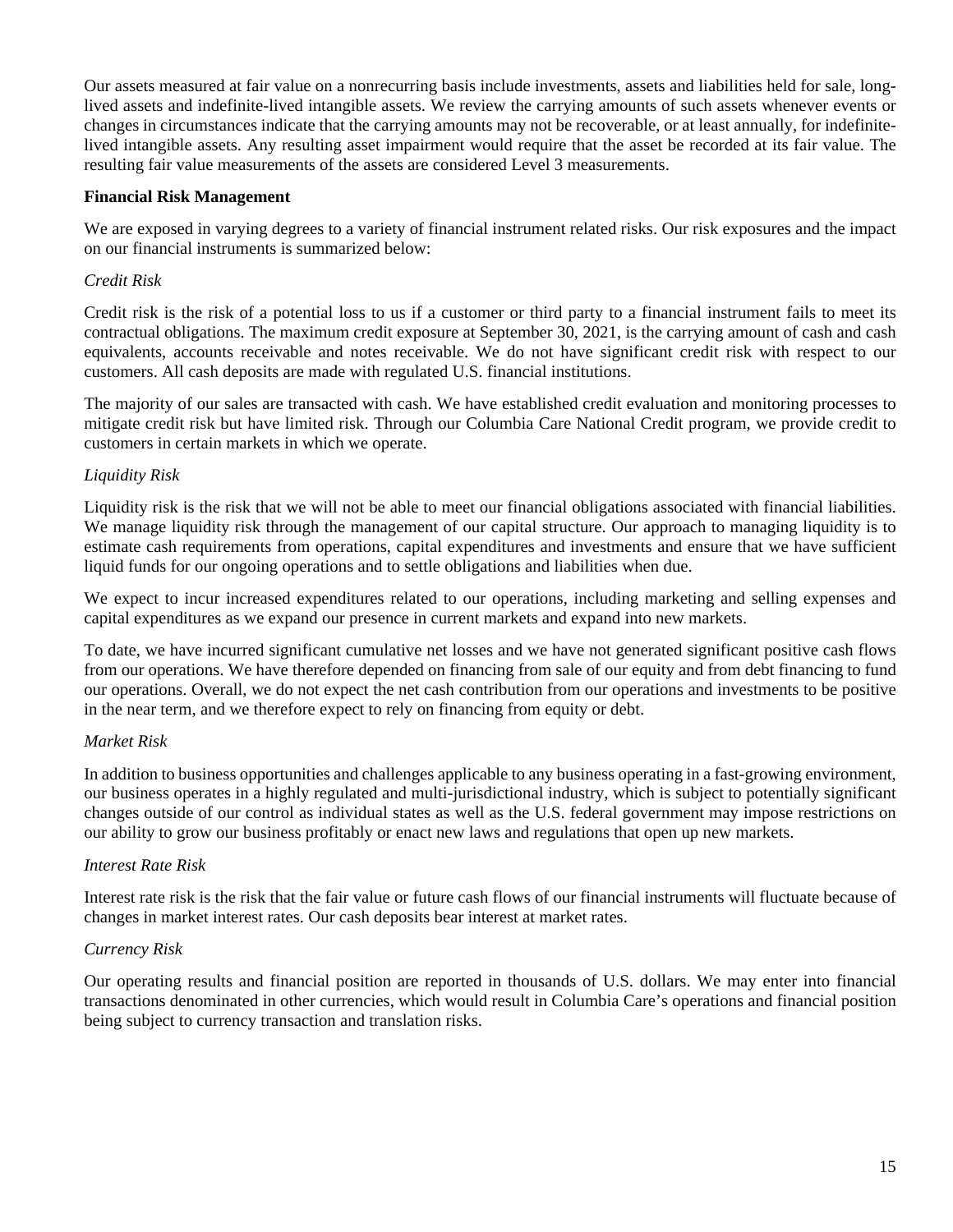As of September 30, 2021, we had no hedging agreements in place with respect to foreign exchange rates. We have not entered into any agreements or purchased any instruments to hedge possible currency risks at this time.

# *Price Risk*

Price risk is the risk of variability in fair value due to movements in equity or market prices. We are subject to price risk for our products due to competitive or regulatory pressures.

### **Risk Factors; Commitments and Contingencies**

For a detailed description of risk factors associated with Columbia Care, refer to the "Risk Factors" section of our AIF, which is available on SEDAR at www.sedar.com. For information regarding contingent liabilities and other potential commitments, including, without limitation, legal and indemnification matters, refer to the "Commitments and Contingencies" section of our condensed interim consolidated financial statements and the accompanying notes for three and nine months ended September 30, 2021 and 2020.

### **Disclosure Controls and Internal Control over Financial Reporting**

In accordance with National Instrument 52-109 – *Certification of Disclosure in Issuers' Annual and Interim Filings*  ("**NI 52-109**"), management is responsible for establishing and maintaining adequate Disclosure Controls and Procedures ("**DCP**") and Internal Control Over Financial Reporting ("**ICFR**").

### *Disclosure Controls and Procedures*

In accordance with NI 52-109, management, including the Chief Executive Officer ("CEO") and the Chief Financial Officer ("CFO") of Columbia Care, have evaluated the effectiveness of the Company's DCP. Based upon the results of that evaluation, the Company's CEO and CFO have concluded that as of September 30, 2021, the Company's DCP were effective to provide reasonable assurance that the information required to be disclosed by the Company in reports it files is recorded, processed, summarized and reported within the appropriate time periods and forms.

### *Internal control over financial reporting*

ICFR is a process designed to provide reasonable assurance regarding the reliability of financial reporting and the preparation of financial statements for external purposes in accordance with applicable IFRS. Internal control over financial reporting should include those policies and procedures that establish the following:

- maintenance of records in reasonable detail, that accurately and fairly reflect the transactions and dispositions of our assets;
- reasonable assurance that transactions are recorded as necessary to permit preparation of financial statements in accordance with applicable IFRS;
- receipts and expenditures are only being made in accordance with authorizations of management and the Board of Directors; and
- reasonable assurance regarding prevention or timely detection of unauthorized acquisition, use or disposition of our assets that could have a material effect on the financial instruments.

The Company's management, with the participation of the CEO and CFO, assessed the effectiveness of the Company's ICFR and concluded that as of September 30, 2021, the Company's ICFR was effective.

There were no changes to the Company's ICFR during the three months ended September 30, 2021 that have materially affected, or are reasonably likely to materially affect, the Company's internal control over financial reporting.

### *Limitations of controls and procedures*

Our management, including the CEO and CFO, believes that any DCP or ICFR, no matter how well conceived and operated, can provide only reasonable, not absolute, assurance that the objectives of the control system are met. Further, the design of a control system must reflect the fact that there are resource constraints, and the benefits of controls must be considered relative to their costs. Because of the inherent limitations in all control systems, they cannot provide